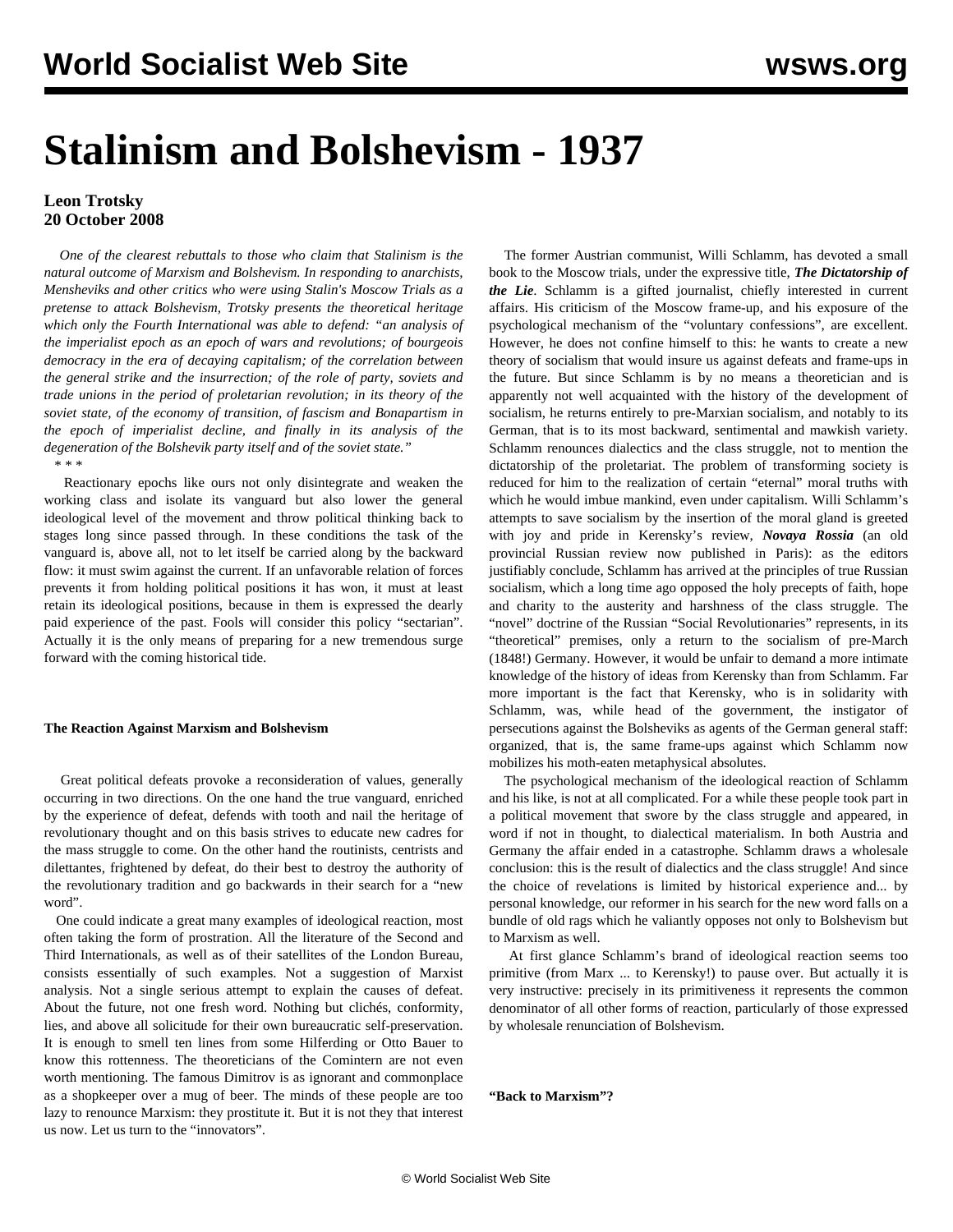Marxism found its highest historical expression in Bolshevism. Under the banner of Bolshevism the first victory of the proletariat was achieved and the first workers' state established. No force can now erase these facts from history. But since the October Revolution has led in the present stage to the triumph of the bureaucracy, with its system of repression, plunder and falsification – the "dictatorship of the lie", to use Schlamm's happy expression – many formalistic and superficial minds jump to a summary conclusion: one cannot struggle against Stalinism without renouncing Bolshevism. Schlamm, as we already know, goes further: Bolshevism, which degenerated into Stalinism, itself grew out of Marxism; consequently one cannot fight Stalinism while remaining on the foundation of Marxism. There are others, less consistent but more numerous, who say on the contrary: "We must return Bolshevism to Marxism." How? To *what* Marxism? Before Marxism became "bankrupt" in the form of Bolshevism it had already broken down in the form of Social Democracy. Does the slogan "Back to Marxism" then mean a leap over the periods of the Second and Third Internationals... to the First International? But it too broke down in its time. Thus in the last analysis it is a question of returning... to the collected works of Marx and Engels. One can accomplish this historic leap without leaving one's study and even without taking off one's slippers. But how are we going to go from our classics (Marx died in 1883, Engels in 1895) to the tasks of a new epoch, omitting several decades of theoretical and political struggles, among them Bolshevism and the October revolution? None of those who propose to renounce Bolshevism as an historically "bankrupt" tendency has indicated any other course. So the question is reduced to the simple advice to study *Capital*. We can hardly object. But the Bolsheviks, too, studied *Capital* and not badly either. This did not however prevent the degeneration of the Soviet state and the staging of the Moscow trials. So what is to be done?

#### **Is Bolshevism Responsible for Stalinism?**

 Is it true that Stalinism represents the legitimate product of Bolshevism, as all reactionaries maintain, as Stalin himself avows, as the Mensheviks, the anarchists, and certain left doctrinaires considering themselves Marxists, believe? "We have always predicted this," they say. "Having started with the prohibition of other socialist parties, the repression of the anarchists, and the setting up of the Bolshevik dictatorship in the Soviets, the October Revolution could only end in the dictatorship of the bureaucracy. Stalin is the continuation and also the bankruptcy of Leninism."

 The flaw in this reasoning begins in the tacit identification of Bolshevism, October Revolution and Soviet Union. The historical process of the struggle of hostile forces is replaced by the evolution of Bolshevism in a vacuum. Bolshevism, however, is only a political tendency closely fused with the working class but not identical with it. And aside from the working class there exist in the Soviet Union a hundred million peasants, diverse nationalities, and a heritage of oppression, misery and ignorance. The state built up by the Bolsheviks reflects not only the thought and will of Bolshevism but also the cultural level of the country, the social composition of the population, the pressure of a barbaric past and no less barbaric world imperialism. To represent the process of degeneration of the Soviet state as the evolution of pure Bolshevism is to ignore social reality in the name of only one of its elements, isolated by pure logic. One has only to call this elementary mistake by its true name to do away with every trace of it.

 Bolshevism, in any case, never identified itself either with the October Revolution or with the Soviet state that issued from it. Bolshevism

considered itself as one of the factors of history, its "conscious" factor – a very important but not the decisive one. We never sinned in historical subjectivism. We saw the decisive factor – on the existing basis of productive forces – in the class struggle, not only on a national scale but on an international scale.

 When the Bolsheviks made concessions to the peasant tendencies to private ownership, set up strict rules for membership of the party, purged the party of alien elements, prohibited other parties, introduced the NEP, granted enterprises as concessions, or concluded diplomatic agreements with imperialist governments, they were drawing partial conclusions from the basic fact that had been theoretically clear to them from the beginning: that the conquest of power, however important it may be in itself, by no means transforms the party into a sovereign ruler of the historical process. Having taken over the state, the party is able, certainly, to influence the development of society with a power inaccessible to it before; but in return it submits itself to a ten times greater influence from all other elements in society. It can, by the direct attack of hostile forces, be thrown out of power. Given a more drawn out tempo of development, it can degenerate internally while holding on to power. It is precisely this dialectic of the historical process that is not understood by those sectarian logicians who try to find in the decay of the Stalinist bureaucracy a crushing argument against Bolshevism.

 In essence these gentlemen say: the revolutionary party that contains in itself no guarantee against its own degeneration is bad. By such a criterion Bolshevism is naturally condemned: it has no talisman. But the criterion itself is wrong. Scientific thinking demands a concrete analysis: how and why did the party degenerate? No one but the Bolsheviks themselves have, up to the present time, given such an analysis. To do this they had no need to break with Bolshevism. On the contrary, they found in its arsenal all they needed for the explanation of its fate. They drew this conclusion: certainly Stalinism "grew out" of Bolshevism, not logically, however, but dialectically; not as a revolutionary affirmation but as a Thermidorian negation. It is by no means the same.

#### **Bolshevism's Basic Prognosis**

 The Bolsheviks, however, did not have to wait for the Moscow trials to explain the reasons for the disintegration of the governing party of the USSR. Long ago they foresaw and spoke of the theoretical possibility of this development. Let us remember the prognosis of the Bolsheviks, not only on the eve of the October Revolution but years before. The specific alignment of forces in the national and international field can enable the proletariat to seize power first in a backward country such as Russia. But the same alignment of forces proves beforehand that *without a more or less rapid victory of the proletariat in the advanced countries* the worker's government in Russia will not survive. Left to itself the Soviet regime must either fall or degenerate. More exactly; it will first degenerate and then fall. I myself have written about this more than once, beginning in 1905. In my *History of the Russian Revolution* (*cf. Appendix* to the last volume: *Socialism in One Country*) are collected all the statements on the question made by the Bolshevik leaders from 1917 until 1923. They all amount to the following: without a revolution in the West, Bolshevism will be liquidated either by internal counter-revolution or by external intervention, or by a combination of both. Lenin stressed again and again that the bureaucratization of the Soviet regime was not a technical or organizational question, but the potential beginning of the degeneration of the worker's state.

 At the Eleventh Party Congress in March, 1922, Lenin spoke of the support offered to Soviet Russia at the time of the NEP by certain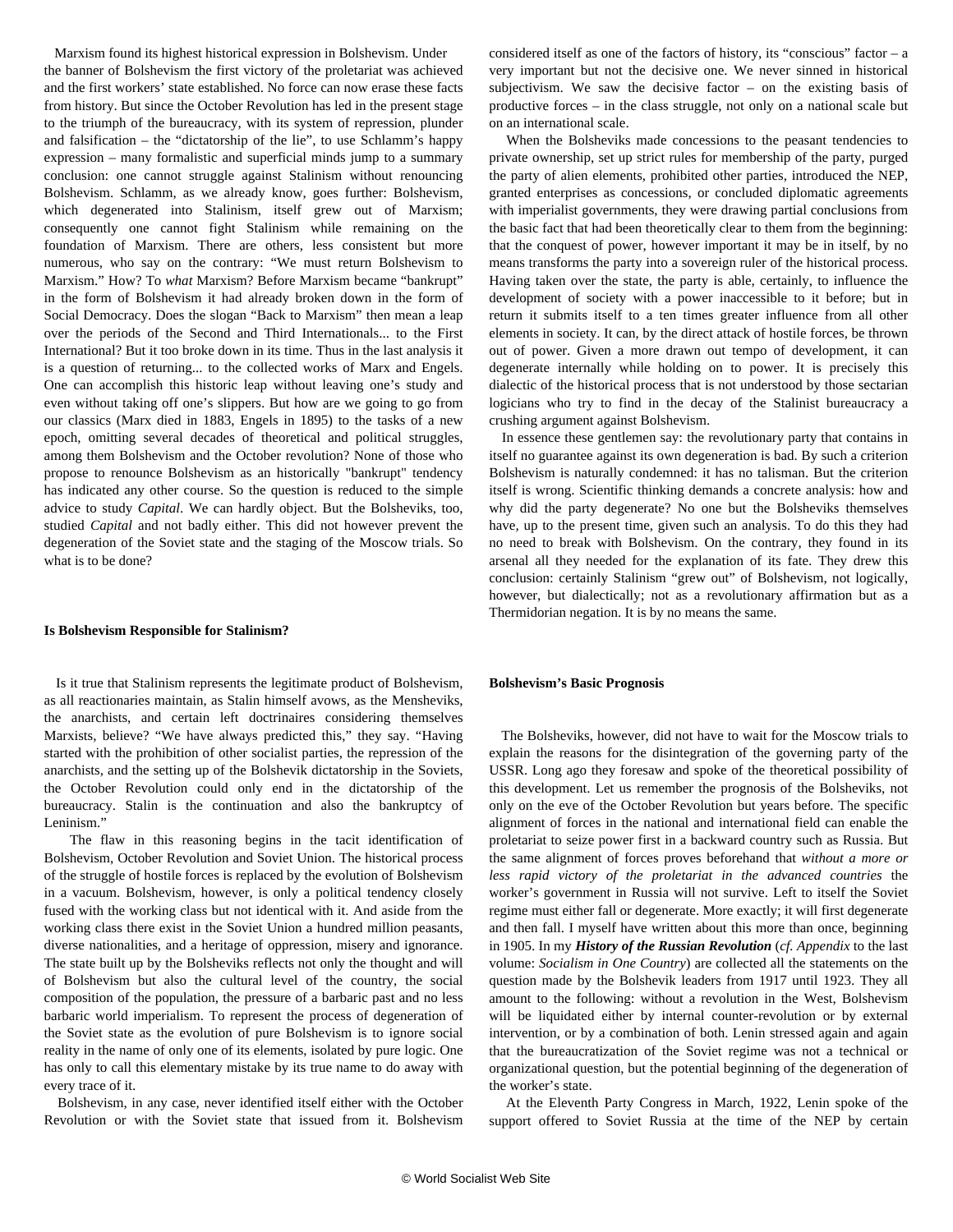bourgeois politicians, particularly the liberal professor Ustrialov. "I am for the support of the Soviet power in Russia" said Ustrialov, although he was a Cadet, a bourgeois, a supporter of intervention – "because it has taken the road that will lead it back to an ordinary bourgeois state". Lenin prefers the cynical voice of the enemy to "sugary communistic nonsense". Soberly and harshly he warns the party of danger: "We must say frankly that the things Ustrialov speaks about are possible. History knows all sorts of metamorphoses. Relying on firmness of convictions, loyalty and other splendid moral qualities is anything but a serious attitude in politics. A few people may be endowed with splendid moral qualities, but historical issues are decided by vast masses, which, if the few don't suit them, may at times treat them none too politely." In a word, the party is not the only factor of development and on a larger historical scale is not the decisive one.

 "One nation conquers another" continued Lenin at the same congress, the last in which he participated ... "This is simple and intelligible to all. But what happens to the culture of these nations? Here things are not so simple. If the conquering nation is more cultured than the vanquished nation, the former imposes its culture on the latter, but if the opposite is the case, the vanquished nation imposes its culture on the conqueror. Has not something like this happened in the capital of the RSFSR? Have the 4700 Communists (nearly a whole army division, and all of them the very best) come under the influence of an alien culture?". This was said in 1922, and not for the first time. History is not made by a few people, even "the best"; and not only that: these "best" can degenerate in the spirit of an alien, that is, a bourgeois culture. Not only can the Soviet state abandon the way of socialism, but the Bolshevik party can, under unfavorable historic conditions, lose its Bolshevism.

 From the clear understanding of this danger issued the Left Opposition, definitely formed in 1923. Recording day by day the symptoms of degeneration, it tried to oppose to the growing Thermidor the conscious will of the proletarian vanguard. However, this subjective factor proved to be insufficient. The "gigantic masses" which, according to Lenin, decide the outcome of the struggle, became tired of internal privations and of waiting too long for the world revolution. The mood of the masses declined. The bureaucracy won the upper hand. It cowed the revolutionary vanguard, trampled upon Marxism, prostituted the Bolshevik party. Stalinism conquered. In the form of the Left Opposition, Bolshevism broke with the Soviet bureaucracy and its Comintern. This was the real course of development.

 To be sure, in a formal sense Stalinism did issue from Bolshevism. Even today the Moscow bureaucracy continues to call itself the Bolshevik party. It is simply using the old label of Bolshevism the better to fool the masses. So much the more pitiful are those theoreticians who take the shell for the kernel and appearance for reality. In the identification of Bolshevism and Stalinism they render the best possible service to the Thermidorians and precisely thereby play a clearly reactionary role.

 In view of the elimination of all other parties from the political field the antagonistic interests and tendencies of the various strata of the population, to a greater or lesser degree, had to find their expression in the governing party. To the extent that the political center of gravity has shifted from the proletarian vanguard to the bureaucracy, the party has changed its social structure as well as its ideology. Owing to the tempestuous course of development, it has suffered in the last fifteen years a far more radical degeneration than did the social democracy in half a century. The present purge draws between Bolshevism and Stalinism not simply a bloody line but a whole river of blood. The annihilation of all the older generation of Bolsheviks, an important part of the middle generation which participated in the civil war, and that part of the youth that took up most seriously the Bolshevik traditions, shows not only a political but a thoroughly physical incompatibility between Bolshevism and Stalinism. How can this not be seen?

#### **Stalinism and "State Socialism"**

 The anarchists, for their part, try to see in Stalinism the organic product, not only of Bolshevism and Marxism but of "state socialism" in general. They are willing to replace Bakunin's patriarchal "federation of free communes" by the modern federation of free Soviets. But, as formerly, they are against centralized state power. Indeed, one branch of "state" Marxism, social democracy, after coming to power became an open agent of capitalism. The other gave birth to a new privileged caste. It is obvious that the source of evil lies in the state. From a wide historical viewpoint, there is a grain of truth in this reasoning. The state as an apparatus of coercion is an undoubted source of political and moral infection. This also applies, as experience has shown, to the workers' state. Consequently it can be said that Stalinism is a product of a condition of society in which society was still unable to tear itself out of the strait-jacket of the state. But this position, contributing nothing to the evaluation of Bolshevism or Marxism, characterizes only the general level of mankind, and above all – the relation of forces between the proletariat and the bourgeoisie. Having agreed with the anarchists that the state, even the workers' state, is the offspring of class barbarism and that real human history will begin with the abolition of the state, we have still before us in full force the question: what ways and methods will lead, *ultimately*, to the abolition of the state? Recent experience indicates that they are anyway not the methods of anarchism.

 The leaders of the Spanish Federation of Labor (CNT), the only important anarchist organization in the world, became, in the critical hour, bourgeois ministers. They explained their open betrayal of the theory of anarchism by the pressure of "exceptional circumstances". But did not the leaders of German social democracy produce, in their time, the same excuse? Naturally, civil war is not peaceful and ordinary but an "exceptional circumstance". Every serious revolutionary organization, however, prepares precisely for "exceptional circumstances". The experience of Spain has shown once again that the state can be "denied" in booklets published in "normal circumstances" by permission of the bourgeois state, but that the conditions of revolution leave no room for the "denial" of the state: they demand, on the contrary, the conquest of the state. We have not the slightest intention of blaming the anarchists for not having liquidated the state with the mere stroke of a pen. A revolutionary party , even having seized power (of which the anarchist leaders were incapable in spite of the heroism of the anarchist workers), is still by no means the sovereign ruler of society. But all the more severely do we blame the anarchist theory, which seemed to be wholly suitable for times of peace, but which had to be dropped rapidly as soon as the "exceptional circumstances" of the ... revolution had begun. In the old days there were certain generals – and probably are now – who considered that the most harmful thing for an army was war. Little better are those revolutionaries who complain that revolution destroys their doctrine.

 Marxists are wholly in agreement with the anarchists in regard to the final goal: the liquidation of the state. Marxists are "state-ist" only to the extent that one cannot achieve the liquidation of the state simply by ignoring it. The experience of Stalinism does not refute the teaching of Marxism but confirms it by inversion. The revolutionary doctrine which teaches the proletariat to orient itself correctly in situations and to profit actively by them, contains of course no automatic guarantee of victory. But victory is possible only through the application of this doctrine. Moreover, the victory must not be thought of as a single event. It must be considered in the perspective of an historical epoch. The first workers' state – on a lower economic basis and surrounded by imperialism – was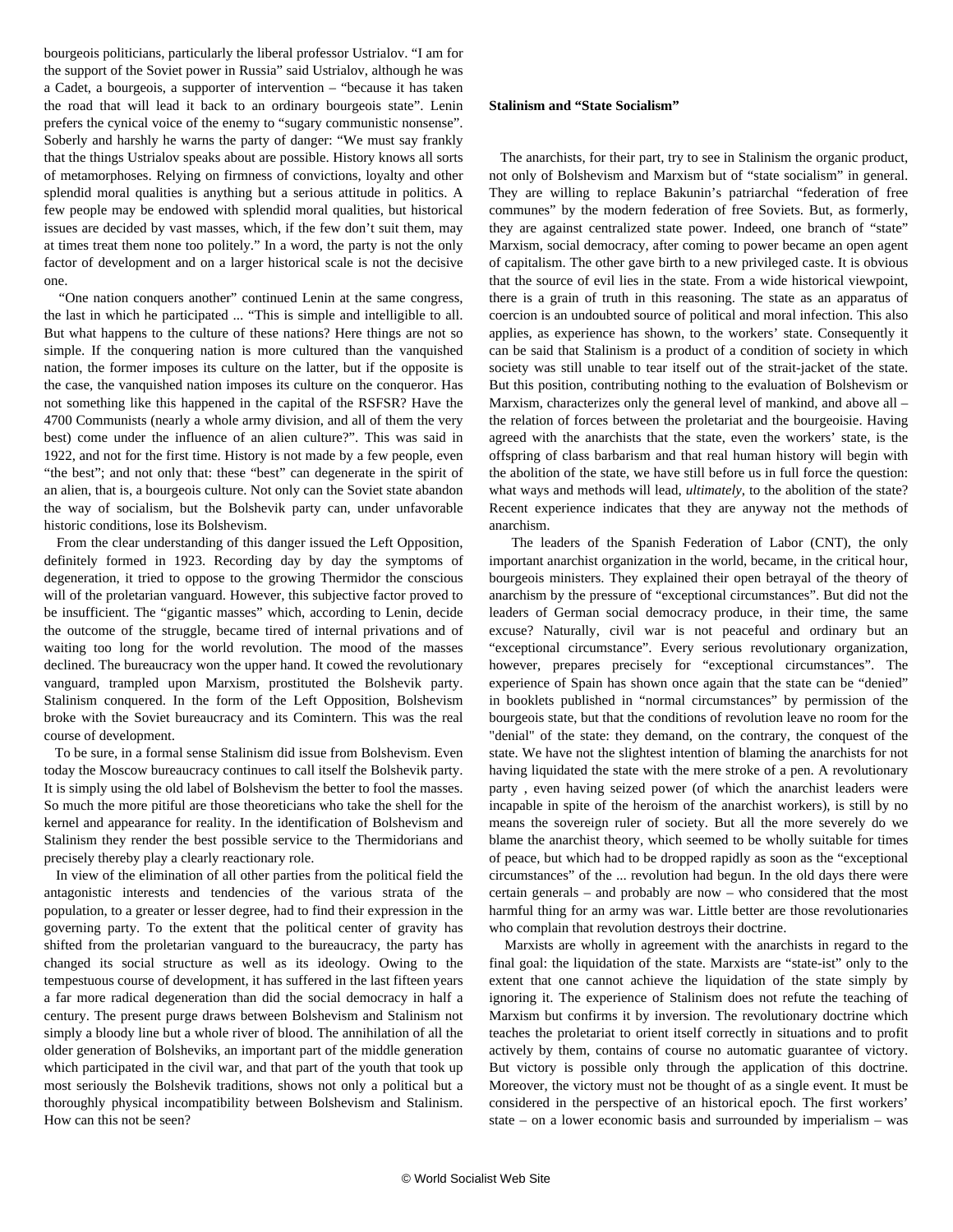transformed into the gendarmerie of Stalinism. But genuine Bolshevism launched a life and death struggle against that gendarmerie. To maintain itself Stalinism is now forced to conduct a direct *civil war* against Bolshevism, under the name of "Trotskyism", not only in the USSR but also in Spain. The old Bolshevik party is dead but Bolshevism is raising its head everywhere.

 To deduce Stalinism form Bolshevism or from Marxism is the same as to deduce, in a larger sense, counter-revolution from revolution. Liberalconservative and later reformist thinking has always been characterized by this cliché. Due to the class structure of society, revolutions have always produced counter-revolutions. Does this not indicate, asks the logician, that there is some inner flaw in the revolutionary method? However, neither the liberals nor reformists have succeeded, as yet, in inventing a more "economical" method. But if it is not easy to rationalize the living historic process, it is not at all difficult to give a rational interpretation of the alternation of its waves, and thus by pure logic to deduce Stalinism from "state socialism", fascism from Marxism, reaction from revolution, in a word, the antithesis from the thesis. In this domain as in many others anarchist thought is the prisoner of liberal rationalism. Real revolutionary thinking is not possible without dialectics.

#### **The Political "Sins" of Bolshevism as the Source of Stalinism**

 The arguments of the rationalists assume at times, at least in their outer form, a more concrete character. They do not deduce Stalinism from Bolshevism as a whole but from its political sins. The Bolsheviks – according to Gorter, Pannekoek, certain German "Spartacists" and others – replaced the dictatorship of the proletariat with the dictatorship of the party; Stalin replaced the dictatorship of the party with the dictatorship of the bureaucracy. The Bolsheviks destroyed all parties except their own; Stalin strangled the Bolshevik party in the interests of a Bonapartist clique. The Bolsheviks compromised with the bourgeoisie; Stalin became its ally and support. The Bolsheviks recognized the necessity of participation in the old trade unions and in the bourgeois parliament; Stalin made friends with the trade union bureaucracy and bourgeois democracy. One can make such comparisons at will. For all their apparent effectiveness they are entirely empty.

 The proletariat can take power only through its vanguard. In itself the necessity for state power arises from the insufficient cultural level of the masses and their heterogeneity. In the revolutionary vanguard, organized in a party, is crystallized the aspiration of the masses to obtain their freedom. Without the confidence of the class in the vanguard, without support of the vanguard by the class, there can be no talk of the conquest of power. In this sense the proletarian revolution and dictatorship are the work of the whole class, but only under the leadership of the vanguard. The Soviets are only the organized form of the tie between the vanguard and the class. A revolutionary content can be given this form only by the party. This is proved by the positive experience of the October Revolution and by the negative experience of other countries (Germany, Austria, finally, Spain). No one has either shown in practice or tried to explain articulately on paper how the proletariat can seize power without the political leadership of a party that knows what it wants. The fact that this party subordinates the Soviets politically to its leaders has, in itself, abolished the Soviet system no more than the domination of the conservative majority has abolished the British parliamentary system.

 As far as the *prohibition* of other Soviet parties is concerned, it did not flow from any "theory" of Bolshevism but was a measure of defense of the dictatorship in a backward and devastated country, surrounded by enemies on all sides. For the Bolsheviks it was clear from the beginning

that this measure, later completed by the prohibition of factions inside the governing party itself, signalized a tremendous danger. However, the root of the danger lay not in the doctrine or the tactics but in the material weakness of the dictatorship, in the difficulties of its internal and international situation. If the revolution had triumphed, even if only in Germany, the need of prohibiting the other Soviet parties would have immediately fallen away. It is absolutely indisputable that the domination of a single party served as the juridical point of departure for the Stalinist totalitarian regime. But the reason for this development lies neither in Bolshevism nor in the prohibition of other parties as a temporary war measure, but in the number of defeats of the proletariat in Europe and Asia.

 The same applies to the struggle with anarchism. In the heroic epoch of the revolution the Bolsheviks went hand in hand with genuinely revolutionary anarchists. Many of them were drawn into the ranks of the party. The author of these lines discussed with Lenin more than once the possibility of allotting the anarchists certain territories where, with the consent of the local population, they would carry out their stateless experiment. But civil war, blockade and hunger left no room for such plans. The Kronstadt insurrection? But the revolutionary government could naturally not "present" to the insurrectionary sailors the fortress which protected the capital only because the reactionary peasant-soldier rebellion was joined by a few doubtful anarchists. A concrete historical analysis of the events leaves not the slightest room for the legends, built up on ignorance and sentimentality, concerning Kronstadt, Makhno and other episodes of the revolution.

 There remains only the fact that the Bolsheviks from the beginning applied not only conviction but also compulsion, often to a most severe degree. It is also indisputable that later the bureaucracy which grew out of the revolution monopolized the system of compulsions in its own hands. Every stage of development, even such catastrophic stages as revolution and counter-revolution, flows from the preceding stage, is rooted in it and carries over some of its features. Liberals, including the Webbs, have always maintained that the Bolshevik dictatorship represented only a new edition of Tsarism. They have closed their eyes to such minor details as the abolition of the monarchy and the nobility, the handing over of the land to the peasants, the expropriation of capital, the introduction of a planned economy, atheist education, and so on. In exactly the same way liberal- anarchist thought closes its eyes to the fact that the Bolshevik revolution, with all its repressions, meant an upheaval of social relations in the interests of the masses, whereas Stalin's Thermidorian upheaval accompanies the reconstruction of Soviet society in the interest of a privileged minority. It is clear that in the identification of Stalinism with Bolshevism there is not a trace of socialist criteria.

#### **Questions of Theory**

 One of the most outstanding features of Bolshevism has been its severe, exacting, even quarrelsome attitude toward the questions of doctrine. The 26 volumes of Lenin's works will remain forever a model of the highest theoretical conscientiousness. Without this fundamental quality Bolshevism would never have fulfilled its historic role. In this regard Stalinism, coarse, ignorant and thoroughly empirical, is its complete opposite.

 The Opposition declared more than ten years ago in its program: "Since Lenin's death a whole set of new theories has been created, whose only purpose is to justify the Stalin group's sliding off the path of the international proletarian revolution." Only a few days ago an American writer, Liston M. Oak, who has participated in the Spanish revolution,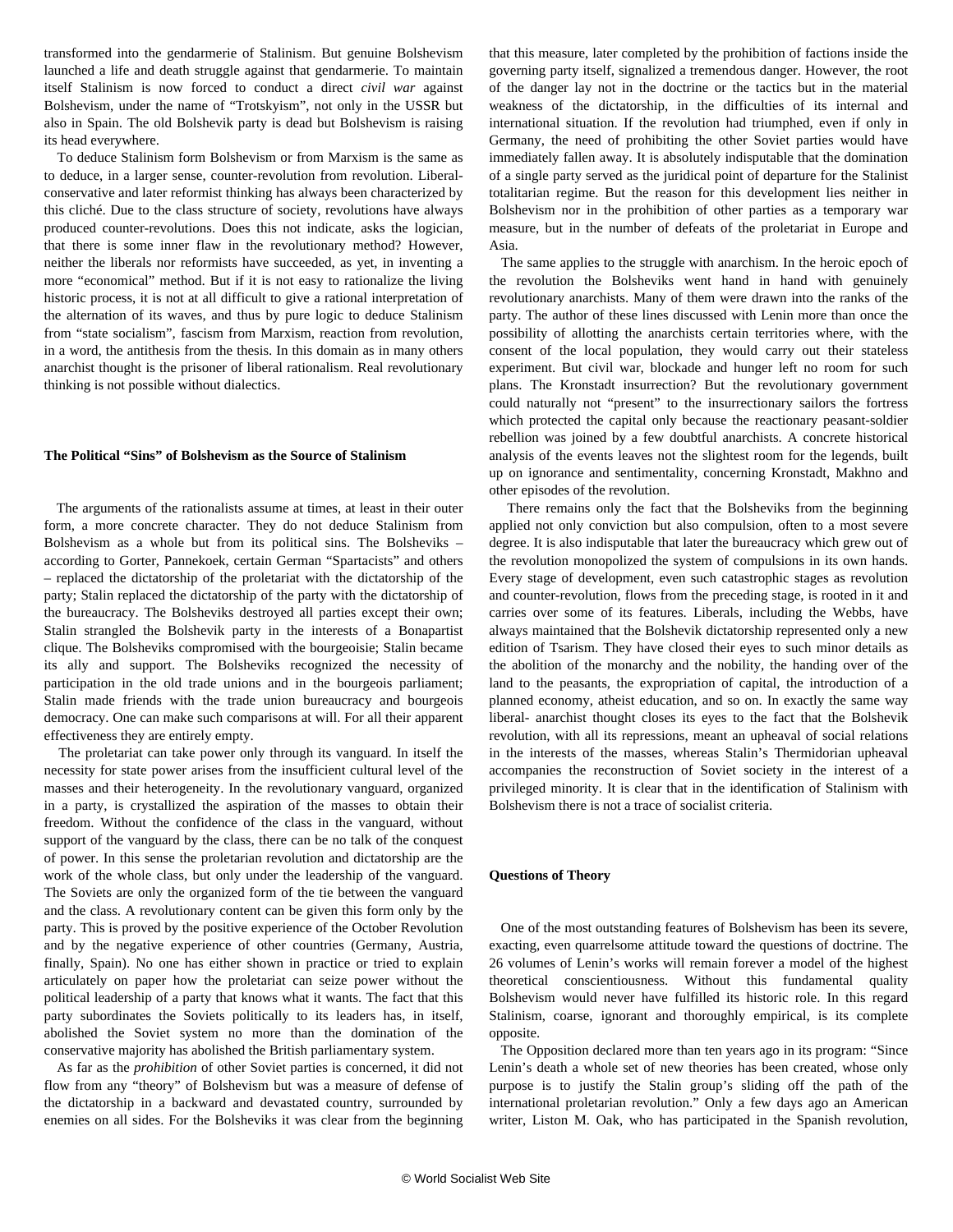wrote: "The Stalinists are in fact today the foremost revisionists of Marx and Lenin – Bernstein did not dare go half as far as Stalin in revising Marx." This is absolutely true. One must add only that Bernstein actually felt certain theoretical needs: he tried conscientiously to establish a correspondence between the reformist practices of social democracy and its program. The Stalinist bureaucracy, however, not only has nothing in common with Marxism but is in general foreign to any doctrine or system whatsoever. Its "ideology" is thoroughly permeated with police subjectivism, its practice with the empiricism of crude violence. In keeping with its essential interests the caste of usurpers is hostile to any theory: it can give an account of its social role neither to itself nor to anyone else. Stalin revises Marx and Lenin not with the pen of theoreticians but with the boots of the GPU.

#### **Questions of Morals**

 Complaints of the "immorality" of Bolshevism come particularly from those boastful nonentities whose cheap masks were torn away by Bolshevism. In petit-bourgeois, intellectual, democratic, "socialist", literary, parliamentary and other circles, conventional values prevail, or a conventional language to cover their lack of values. This large and motley society for mutual protection – "live and let live" – cannot bear the touch of the Marxist lancet on its sensitive skin. The theoreticians, writers and moralists, hesitating between different camps, thought and continue to think that the Bolsheviks maliciously exaggerate differences, are incapable of "loyal" collaboration and by their "intrigues" disrupt the unity of the workers' movement. Moreover, the sensitive and touchy centrist has always thought that the Bolsheviks were "calumniating" him – simply because they carried through to the end for him his halfdeveloped thoughts: he himself was never able to. But the fact remains that only that precious quality, an uncompromising attitude towards all quibbling and evasion, can educate a revolutionary party which will not be taken unawares by "exceptional circumstances".

 The moral qualities of every party flow, in the last analysis, from the historical interests that it represents. The moral qualities of Bolshevism, self-renunciation, disinterestedness, audacity and contempt for every kind of tinsel and falsehood – the highest qualities of human nature! – flow from revolutionary intransigence in the service of the oppressed. The Stalinist bureaucracy imitates also in this domain the words and gestures of Bolshevism. But when "intransigence" and "flexibility" are applied by a police apparatus in the service of a privileged minority they become a force of demoralization and gangsterism. One can feel only contempt for these gentlemen who identify the revolutionary heroism of the Bolsheviks with the bureaucratic cynicism of the Thermidorians.

\* \* \*

 Even now, in spite of the dramatic events of the recent period, the average philistine prefers to believe that the struggle between Bolshevism ("Trotskyism") and Stalinism concerns a clash of personal ambitions, or, at best, a conflict between two "shades " of Bolshevism. The crudest expression of this opinion is given by Norman Thomas, leader of the American Socialist Party: "There is little reason to believe", he writes ("**Socialist Review"**, September 1937, p.6), "that if Trotsky had won (!) instead of Stalin, there would have been an end of intrigue, plots, and the reign of fear in Russia". And this man considers himself ... a Marxist. One would have the same right to say: "There is little reason to believe that if instead of Pius XI, the Holy See were occupied by Norman I, the Catholic Church would have been transformed into a bulwark of socialism." Thomas fails to understand that it is not a question of a match between Stalin and Trotsky, but of an antagonism between the bureaucracy and the

proletariat. To be sure, the governing stratum of the USSR is forced even now to adapt itself to the still not wholly liquidated heritage of revolution, while preparing at the same time through direct civil war (bloody "purge" – mass annihilation of the discontented) a change of the social regime. But in Spain the Stalinist clique is already acting openly as a bulwark of the bourgeois order against socialism. The struggle against the Bonapartist bureaucracy is turning before our eyes into class struggle: two worlds, two programs, two moralities. If Thomas thinks that the victory of the socialist proletariat over the infamous caste of oppressors would not politically and morally regenerate the Soviet regime, he proves only that for all his reservations, shufflings and pious sighs he is far nearer to the Stalinist bureaucracy than to the workers. Like other exposers of Bolshevik "immorality", Thomas has simply not grown to the level of revolutionary morality.

#### **The Traditions of Bolshevism and the Fourth International**

 The "lefts" who tried to skip Bolshevism in their "return" to Marxism generally confined themselves to isolated panaceas: boycott of the old trade unions, boycott of parliament, creation of "genuine" Soviets. All this could still seem extremely profound in the heat of the first days after the war. But now, in the light of most recent experience, such "infantile diseases" have no longer even the interest of a curiosity. The Dutchmen Gorter and Pannekoek, the German "Spartakists", the Italian Bordigists, showed their independence from Bolshevism only by artificially inflating one of its features and opposing it to the rest. But nothing has remained either in practice or in theory of these "left" tendencies: an indirect but important proof that Bolshevism is the *only* possible form of Marxism for this epoch.

 The Bolshevik party has shown in action a combination of the highest revolutionary audacity and political realism. It established for the first time the correspondence between the vanguard and the class which alone is capable of securing victory. It has proved by experience that the alliance between the proletariat and the oppressed masses of the rural and urban petit bourgeoisie is possible only through the political overthrow of the traditional petit-bourgeois parties. The Bolshevik party has shown the entire world how to carry out armed insurrection and the seizure of power. Those who counterpose the abstraction of the Soviets to the party dictatorship should understand that only thanks to the party dictatorship were the Soviets able to lift themselves out of the mud of reformism and attain the state form of the proletariat. The Bolshevik party achieved in the civil war the correct combination of military art and Marxist politics. Even if the Stalinist bureaucracy should succeed in destroying the economic foundations of the new society, the experience of planned economy under the leadership of the Bolshevik party will have entered history for all time as one of the greatest teachings of mankind. This can be ignored only by sectarians who, offended by the bruises they have received, have turned their backs on the process of history.

 But this is not all. The Bolshevik party was able to carry on its magnificent "practical" work only because it illuminated all its steps with theory. Bolshevism did not create this theory: it was furnished by Marxism. But Marxism is a theory of movement, not of stagnation. Only events on such a tremendous historical scale could enrich the theory itself. Bolshevism brought an invaluable contribution to Marxism in its analysis of the imperialist epoch as an epoch of wars and revolutions; of bourgeois democracy in the era of decaying capitalism; of the correlation between the general strike and the insurrection; of the role of the party, Soviets and trade unions in the period of proletarian revolution; in its theory of the Soviet state, of the economy of transition, of fascism and Bonapartism in